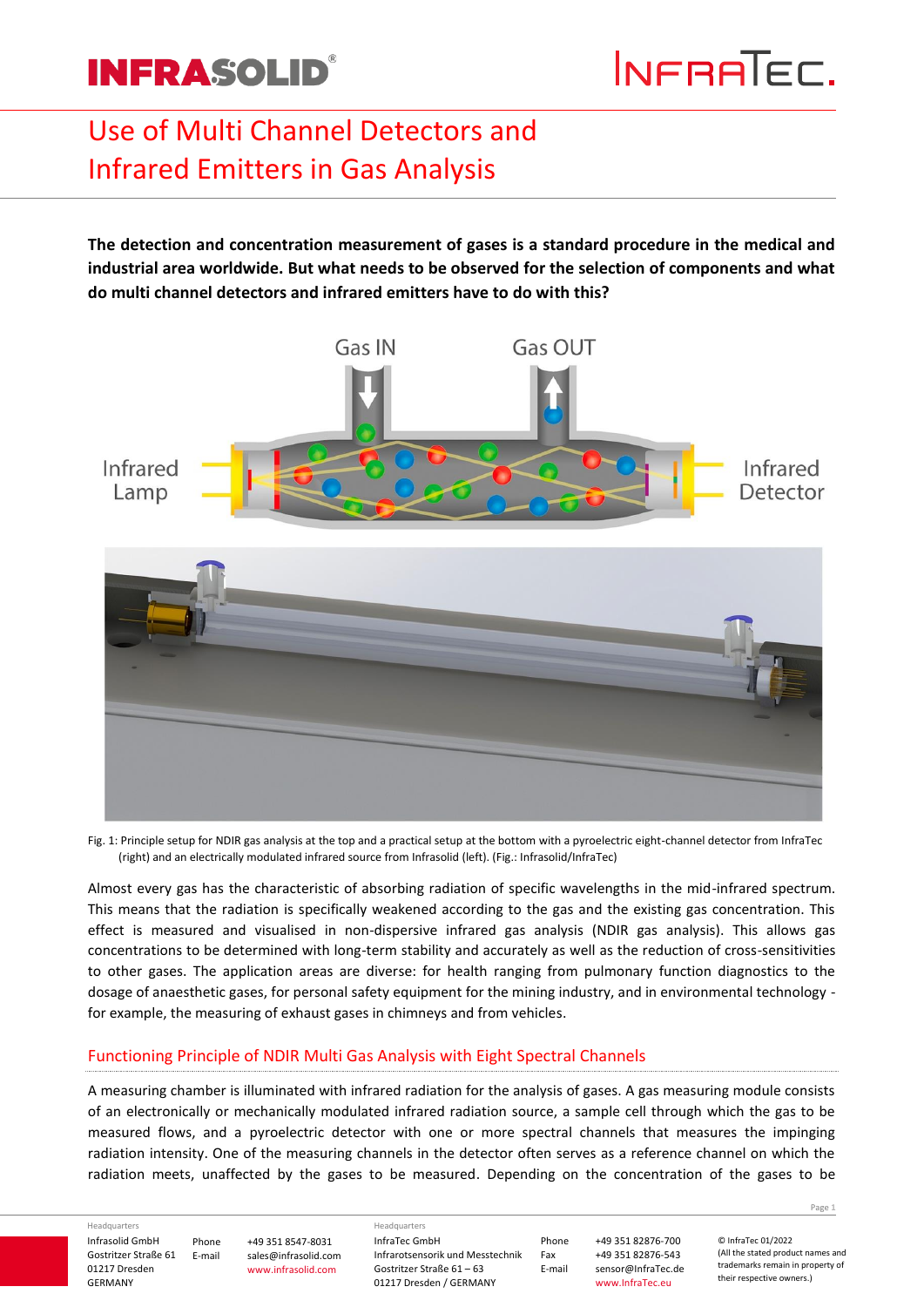## Use of Multi Channel Detectors and Infrared Emitters in Gas Analysis

measured in the chamber, the change in intensities generates corresponding signals on the channels of the detector and sets them in relation to the reference signal. The reference channel also levels drift effects which could occur due to the ageing of the infrared radiation source or due to contamination in the optical path of the infrared source in the course of the device's life. With the world's first eight-channel detector from InfraTec, eight different spectral channels can be used for gas measurement.



Fig 2: First eight-channel detector LRM-278 from InfraTec; recognisable are the 8 different narrow bandpass filters. (Fig.: InfraTec)

### Physical Principles of Gas Analysis

Many gases absorb infrared radiation at different wavelengths, meaning that a gas can be identified by the evaluation of the unique spectral absorption. An NDIR gas analyser uses this principle. A narrow bandpass filter is integrated in each channel of the detector which corresponds to the absorption wavelength of the target gas. The more channels, the smaller the sensor area of each individual channel and the greater the importance of having a powerful infrared radiator.



Fig. 3: Signal gain through the Infrasolid emitter in comparison with other thermal infrared emitters in TO-8 housing. More than 500% signal gain is attained, at different wavelengths. (Fig.: Infrasolid/InfraTec)

Headquarters

Infrasolid GmbH Gostritzer Straße 61 01217 Dresden GERMANY Phone E-mail +49 351 8547-8031 sales@infrasolid.com www.infrasolid.com

InfraTec GmbH Infrarotsensorik und Messtechnik Gostritzer Straße 61 – 63 01217 Dresden / GERMANY Headquarters

Phone +49 351 82876-700 Fax +49 351 82876-543<br>E-mail sensor@InfraTec.de sensor@InfraTec.de www.InfraTec.eu

Page **2**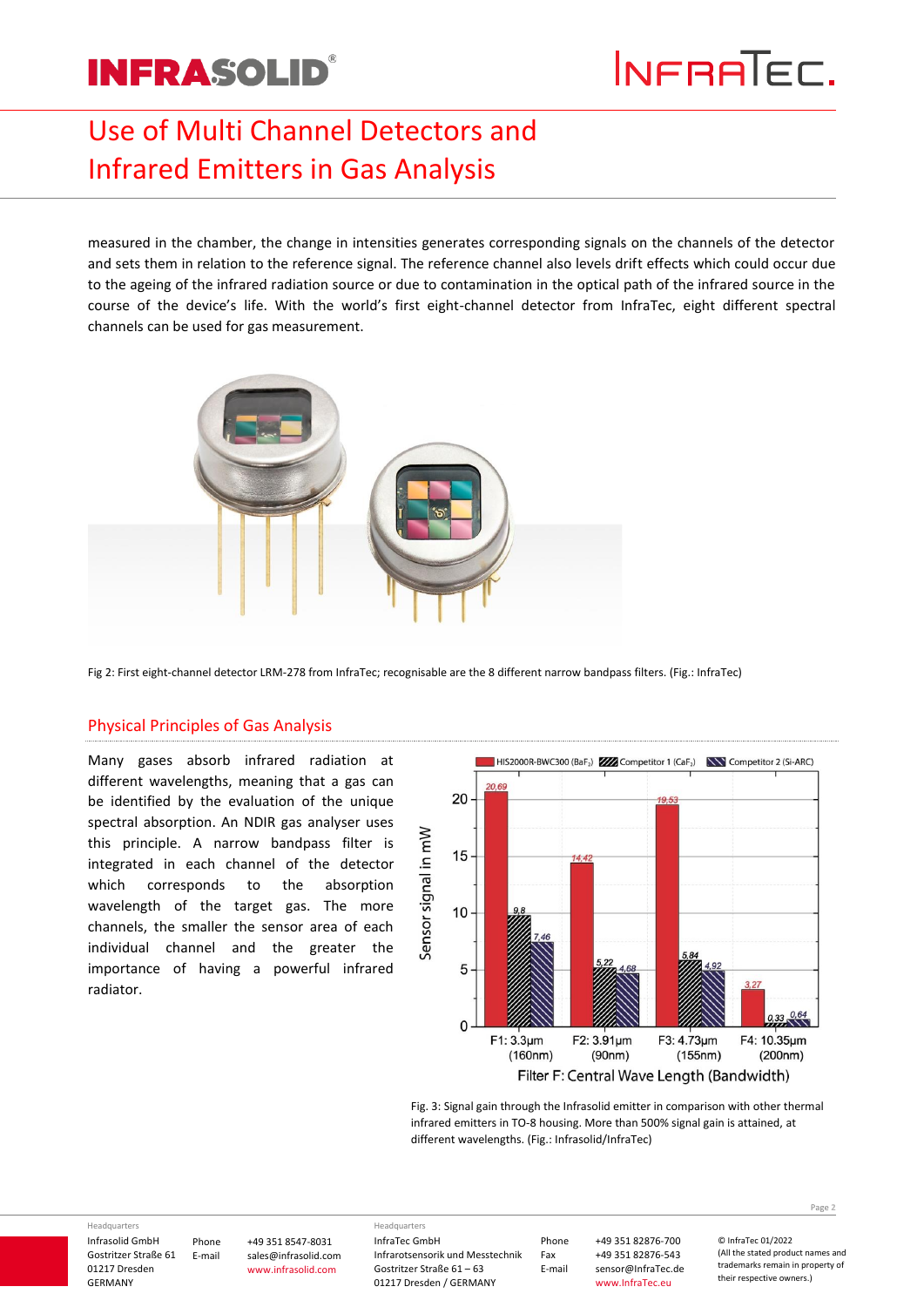## Use of Multi Channel Detectors and Infrared Emitters in Gas Analysis

### How are the Infrared Detectors Selected

Pyroelectric detectors enable measurement over a large wavelength range and therefore achieve a clearly straightforward, long-term stable, cost-effective and constantly operating measuring procedure on the instrument side for gas analysis.

The simultaneous identification of many gases with the exclusion of cross-sensitivities in gas mixtures requires several spectral channels. InfraTec offers components with patented designs, in which the radiation enters through one aperture in the detector and illuminates up to eight channels to achieve this purpose. In this way, a great deal of radiation reaches the elements, which, in turn, have a high signal-to-noise ratio and offer benefits for the electronic reinforcement on the user side.

Pyroelectric detectors are suitable for gas analysis because the pyroelectric crystals of lithium tantalate (LiTaO3) installed in the detector change their polarity with a change in temperature. To reinforce the pyroelectric effect, a highly absorbent black layer is applied to the pyroelectric material LiTaO3. If infrared radiation impinges on this layer, the pyroelectric material heats up and surface charges result. If the radiation is switched off, charges of reverse polarity result. However, the charges are very low. Before they can balance out again through the final internal resistance of the crystal, extremely low-noise and low leakage current field-effect transistors (JFET) or operational amplifiers (OpAmp) convert the charges to a signal voltage. Detectors with OpAmp (current-mode operation) can be operated very quickly. Their high output signal can be processed without problems and virtually without interference.



Fig. 4: Principle structure of an infrared emitter from Infrasolid with gold-plated reflector. (Fig.: Infrasolid/InfraTec)

### First Eight-Channel Detector Worldwide

The LRM-278 from InfraTec combines eight measuring channels for the first time in a TO8 housing with a diameter of 15.2 mm. In comparison with conventional quad channel detectors, the number of gases that can be encompassed by one single detector of this size is doubled.

When looking at the design of the detector, two details become clear, which make a significant contribution towards ensuring that such a powerful solution fits into such a small space. On one hand, there is a central built-in window in

Headquarters

Infrasolid GmbH Gostritzer Straße 61 01217 Dresden GERMANY Phone E-mail +49 351 8547-8031 sales@infrasolid.com www.infrasolid.com

InfraTec GmbH Infrarotsensorik und Messtechnik Gostritzer Straße 61 – 63 01217 Dresden / GERMANY Headquarters

Phone +49 351 82876-700 Fax +49 351 82876-543 sensor@InfraTec.de www.InfraTec.eu

Page **3**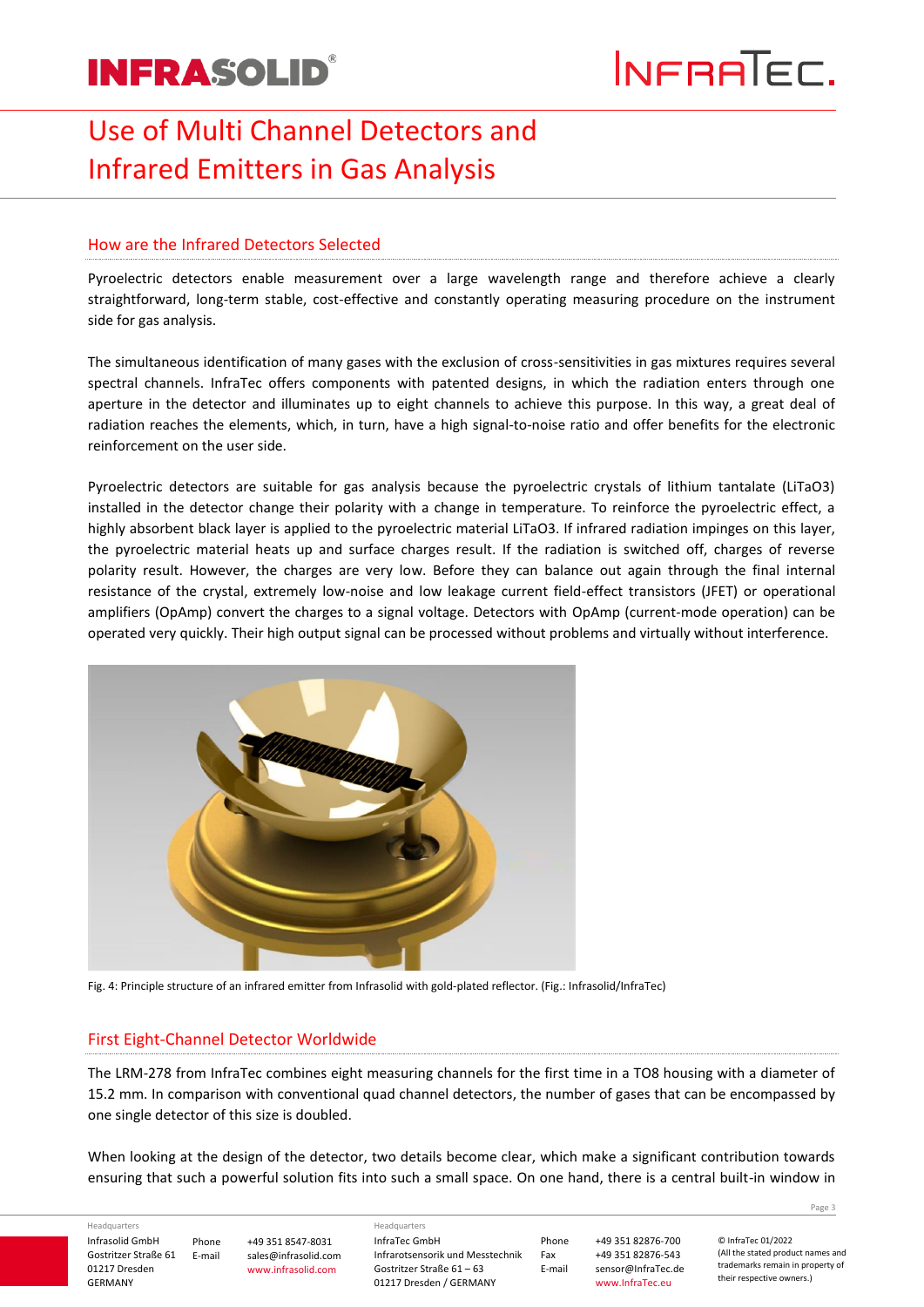## Use of Multi Channel Detectors and Infrared Emitters in Gas Analysis

the detector cap. This makes the detector more resistant to outside impacts and enables high radiation on the pyroelectric elements to achieve a positive signal-to-noise ratio. It especially protects the sensitive narrow bandpass filter and can also fulfill further spectral requirements such as the blocking in areas outside the absorption bands.

The second detail is concealed inside the detector. There, on special frames, the sensitive pyroelectric elements for thermal compensation as well as the IR Filters are stacked directly on top of each other. Eight channels and all further components can be accommodated in one compact TO-8 housing thanks to this stacking design.

The measuring of the temperature in direct proximity to the IR filters is essential for instrument calibration. The compact design of the detector LRM-278 also integrates a temperature sensor for the first time and makes external temperature measuring redundant.



Fig. 5: Emitter in TO8 housing with reflector (left) and with reflector and Winston Cone collimator (right), the optimised bundle of rays is well captured in the diagram on the right. (Fig.5: Infrasolid/InfraTec)

### The Right Infrared Emitter

The modulating emitters from Infrasolid supply a broadband radiation. The electrical modulation means that a mechanical chopper can be omitted. This implies that the structure of the complete sensor can be more compact and the systems are more robust due to the omission of mechanical parts. The patented design of the radiating filament in the form of a double meander guarantees the high mechanical stability and simultaneously increases the electrical resistance, meaning that the emitter can be operated with a lower current. The high electric resistance is constantly maintained throughout the entire operation and leads to extremely high efficiency and even heating of the entire filament. The filaments are coated on both sides by a special process in order to increase the radiation power significantly.

Headquarters

Infrasolid GmbH Gostritzer Straße 61 01217 Dresden GERMANY

Phone E-mail +49 351 8547-8031 sales@infrasolid.com www.infrasolid.com

InfraTec GmbH Infrarotsensorik und Messtechnik Gostritzer Straße 61 – 63 01217 Dresden / GERMANY Headquarters

Phone +49 351 82876-700 Fax +49 351 82876-543 sensor@InfraTec.de www.InfraTec.eu

© InfraTec 01/2022 (All the stated product names and trademarks remain in property of

their respective owners.)

Page **4**